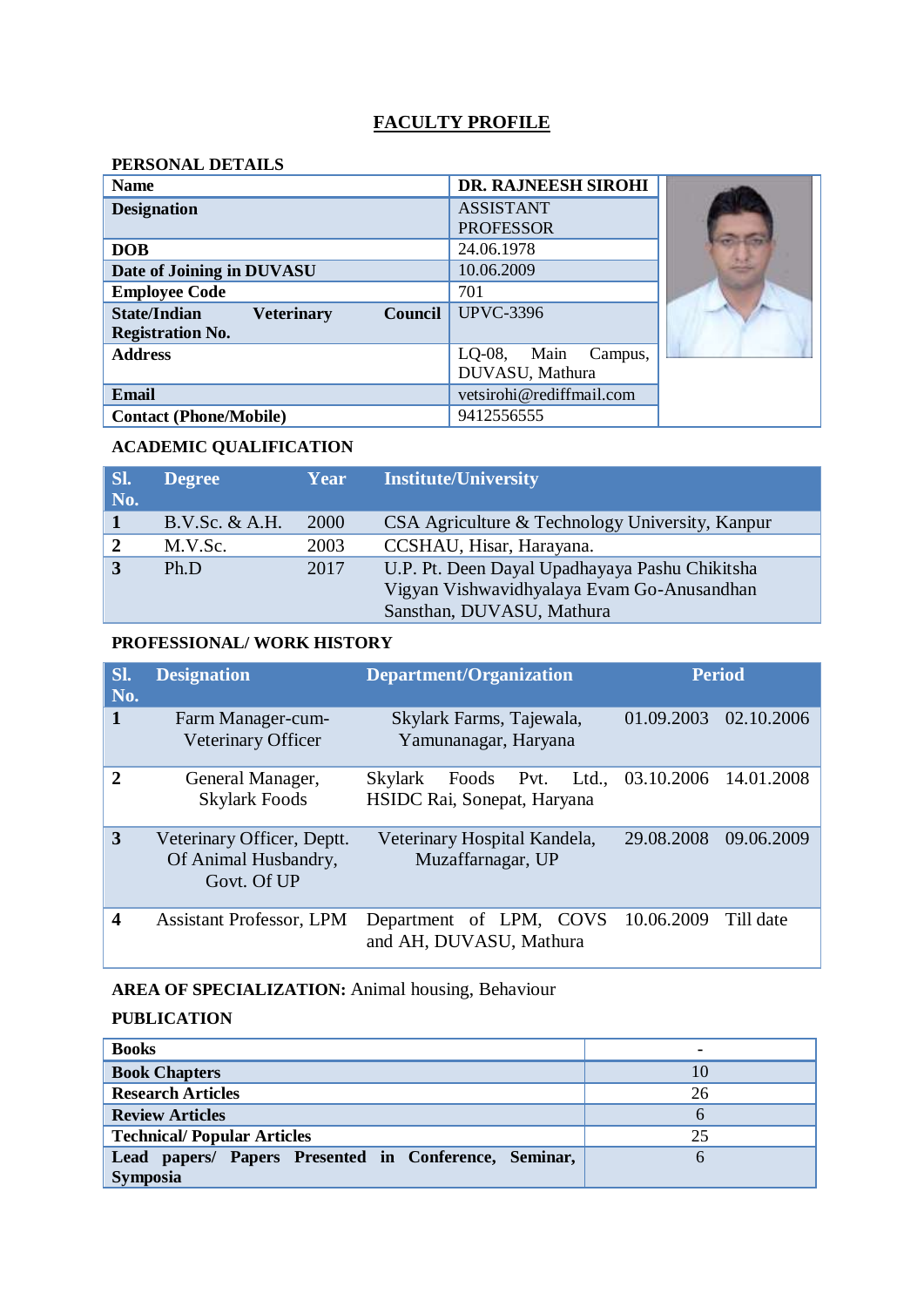| ъ<br>$\cdot$ $\cdot$ |  |
|----------------------|--|
|                      |  |

#### **ASSOCIATED WITH PROJECTS (No. Only)**

| <b>Externally Funded</b> | <b>University Funded</b> |
|--------------------------|--------------------------|
|                          |                          |

## **NO. OF STUDENTS SUPERVISED (As Major Advisory Only)**

| Sl. No. | <b>Masters</b> | <b>PhD</b>               |
|---------|----------------|--------------------------|
|         |                | $\overline{\phantom{a}}$ |

#### **NO. OF TRAININGS/WINTER/SUMMER SCHOOLS ATTENDED**

| <b>National</b> | <b>Internat</b><br>งtional |
|-----------------|----------------------------|
| 15              | $\blacksquare$             |

### **PROFESSIONAL AFFILIATIONS AND MEMBERSHIP**

| <b>Sl. No.</b>   | <b>Society</b>                                     | <b>Duration</b> |
|------------------|----------------------------------------------------|-----------------|
| $\blacksquare$   | Indian Society of Animal Production and Management | Life member     |
| $\overline{2}$   | <b>Laboratory Animal Scientist Association</b>     | Life member     |
| 3                | Society of Animal Physiologists of India           | Life member     |
| $\boldsymbol{4}$ | The Indian Science Congress Association            | Life member     |
| 5                | <b>Indian Poultry Science Association</b>          | Life member     |
| 6                | Veterinary Council of India                        | Life member     |
| 7                | U.P. Veterinary Council                            | Till Aug 2021   |

#### **NO. OF CONFERENCES/SYMPOSIUM/WORKSHOPS ETC. ATTENDED**

| <b>Sl. No.</b> | National <sup>1</sup> | International |
|----------------|-----------------------|---------------|
|                |                       |               |

#### **AWARDS/FELLOWSHIPS**

| SI.<br>No.              | <b>Awards/Fellowships</b>                                                                                                                                                                                                                                                                                   | Year         |
|-------------------------|-------------------------------------------------------------------------------------------------------------------------------------------------------------------------------------------------------------------------------------------------------------------------------------------------------------|--------------|
| $\mathbf 1$             | Junior Research Fellowship for Postgraduate study                                                                                                                                                                                                                                                           | 2001         |
| $\mathbf{2}$<br>3       | Paper Presentation Award In 2 <sup>nd</sup> International Conference<br><b>Best</b><br>"Multidisciplinary Research for the Achievement of Excellence in Higher<br>Education & Industry" (IC-MRAEHEI-2015) organised by South Asia<br>Management Association & Jabalpur Management Association at Goa, India | 2015<br>2017 |
|                         | Excellence in Teaching Award By All India Agricultural Students Association<br>(AIASA)                                                                                                                                                                                                                      |              |
| $\overline{\mathbf{4}}$ | Emerging Scientist Award by Biologix research and innovation centre private<br>limited                                                                                                                                                                                                                      | 2018         |
| 5                       | Second Best Paper Award by Indian Dairy Association                                                                                                                                                                                                                                                         | 2018         |
| 6                       | Second Best Paper Award in XXXV Annual conference of Indian Poultry                                                                                                                                                                                                                                         | 2018         |